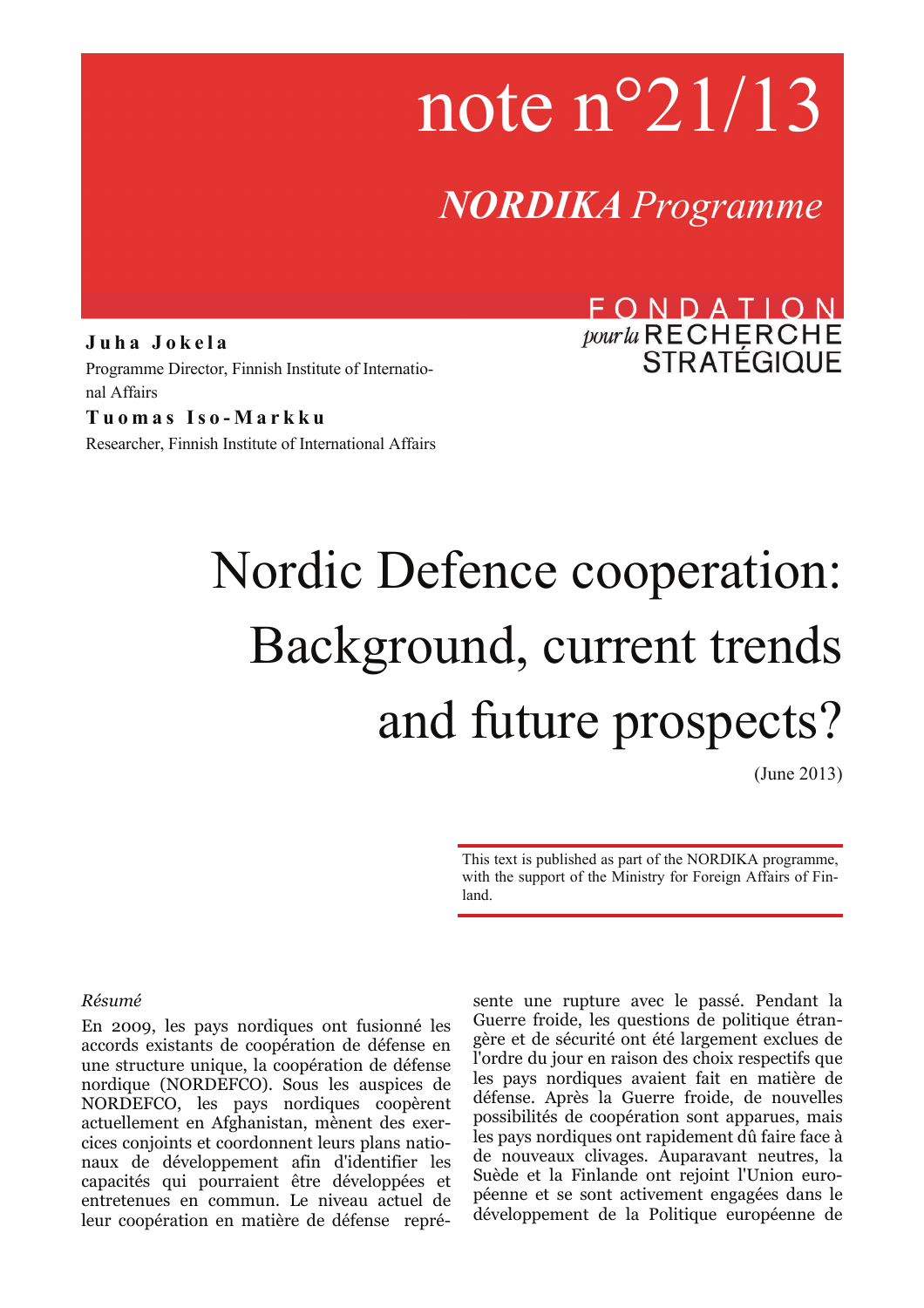sécurité et de défense (PESD). Quant aux trois autres pays nordiques, ils ont suivi un chemin différent. Le Danemark s'est «désengagé» de la politique de défense de l'UE alors que l'Islande et la Norvège sont restées en dehors de l'Union européenne.

Bien que les pays nordiques aient établi une structure formelle pour coopérer dans les domaines du développement et de l'acquisition d'armement tout en poursuivant leur coopération traditionnelle dans les opérations de gestion de crise, l'importance du cadre nordique semble décliner. Aujourd'hui, les principaux facteurs qui stimulent la coopération nordique en matière de défense sont :

(1) les changements dans l'environnement de sécurité européen;

(2) la coopération dans les opérations internationales, et

(3) les impératifs économiques.

Parmi les changements dans l'environnement de sécurité européenne figurent :

- le changement dans la politique étrangère et de défense des États-Unis vers la région Asie-Pacifique;

- les aspirations de la Russie à moderniser et à se réarmer ;

- l'importance stratégique croissante de la mer Baltique et dans l'Arctique. Comme pour les opérations internationales, le nombre d'opérations de gestion de crises de l'UE a diminué, et les groupements tactiques de l'Union n'ont pas été déployés. Cela a contraint les pays nordiques à se tourner vers d'autres plates-formes telles que l'OTAN et l'ONU.

Enfin, l'incertitude économique prolongée en Europe et le coût de plus en plus important des équipements militaires incitent à la coopération. À cet égard, NORDEFCO complète les efforts déployés au sein de l'UE et de l'OTAN. Bien que de nombreuses entraves antérieures à la coopération nordique en matière de défense persistent, il existe une forte volonté de renforcer cette coopération.

aaaa

#### **Introduction**

The Nordic cooperation is clearly an upward trend in the five Nordic states of Denmark, Finland, Iceland, Norway and Sweden. Recently, its added value has been highlighted in particular in the field of foreign policy. The setbacks in the Icelandic (2008) and Finnish (2012) campaigns for the UN Security Council and the Swedish campaign for the UN Human Rights Council (2012) have underlined this rationale. The Nordic states are increasingly preoccupied with the possible decline of their relatively high international standing (and arguably also influence) at the face of the emerging multipolar world order. Relatedly, the high hopes vested in the EU as a channel for global influence in Nordic EU capitals have not fully materialised. The Nordic cooperation is also progressively seen as an asset in the enlarged EU and NATO despite the different affiliations of the Nordic states with these institutions.

The report commissioned by the Nordic governments and prepared by the former Norwegian foreign minister Thorvald Stoltenberg in 2009 included several proposals to enhance Nordic foreign and security policy cooperation. Interestingly, many of these deal with defence cooperation. The added value of defence cooperation was highlighted already in 2008 in a jointly produced document identifying 140 potential areas for military cooperation. Some important developments and concrete plans for future have followed. Finland and Sweden have recently committed themselves to the surveillance of Icelandic airspace through participation in NATO training activities. The Nordics have also increased their coordination in international operations and they are engaged in joint procurement processes and build-up of shared capabilities such as tactical air lift capability. The Nordic five have also established a common institutional structure for defence cooperation across alliance boundaries. The Nordic Defence Cooperation (NORDECFO) was born out of previous cooperation arrangements and its objective is to strengthen the participants' national defence, explore synergies and facilitate efficient common solutions.

The aim of this article is to provide an overview of Nordic defence cooperation and analyse its recent achievements, limits and future prospects. To do so, we will first discuss the history of Nordic defence cooperation. We will suggest that in practice cooperation has been advanced above all in peace-keeping and crisis managements activities, even if the Nordic states' adaptation to the post-Cold War environment has highlighted alternative cooperation arran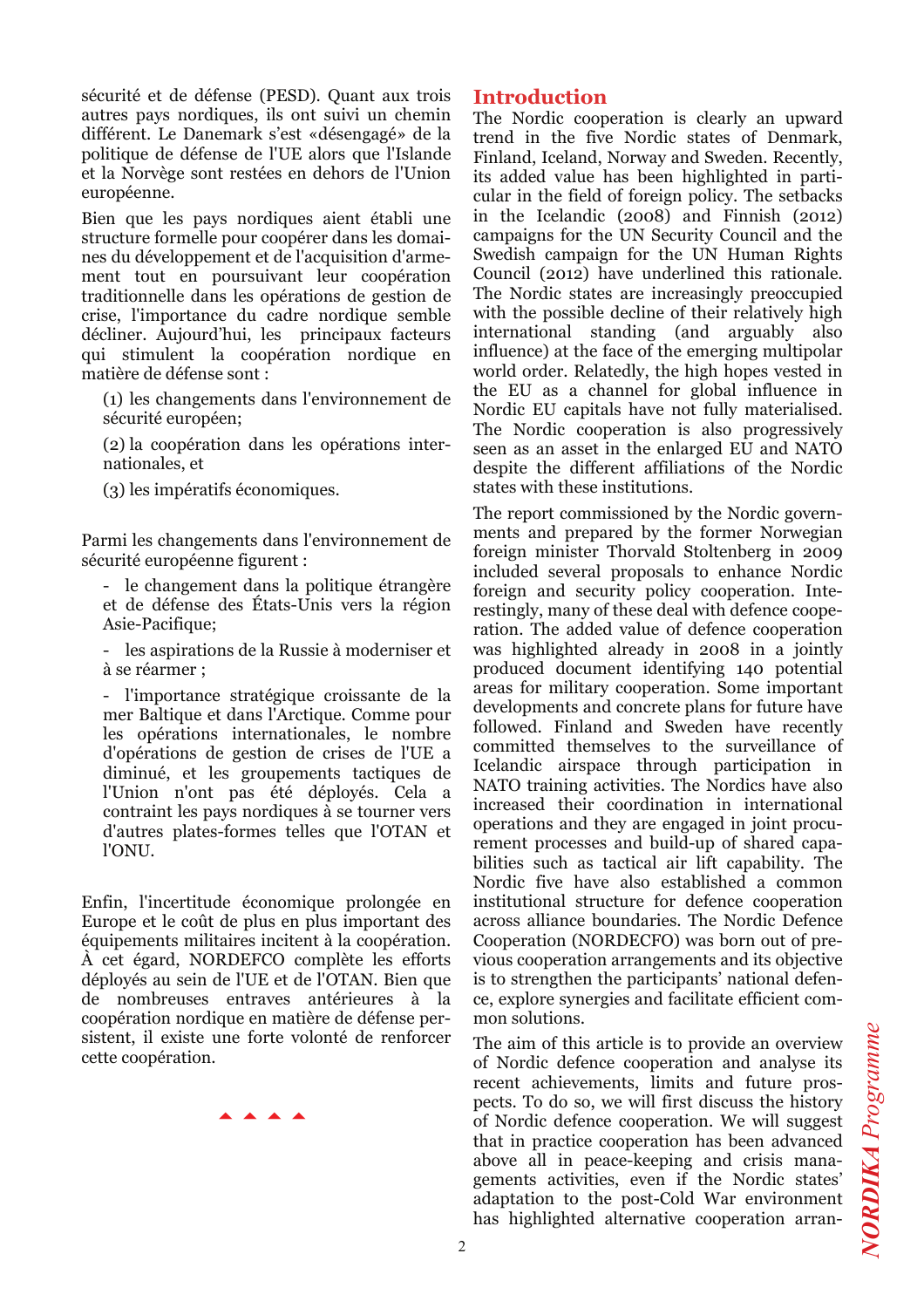gements such as the EU and NATO. We will then analyse the current dynamics and key achievements of the increasing Nordic defence cooperation. We suggest that the main drivers of cooperation are (i) changes in the European security environment, (ii) developments in international operations, and (iii) economic imperatives. Further, the current emphasis on retaining and developing (national) defence capabilities marks a turn in Nordic defence cooperation. Finally, we consider the limits and future prospects of Nordic cooperation. While many of the previous hindrances prevail, there is clearly a new momentum to deepen and expand Nordic defence cooperation in the near future.

#### **Background**

*Norden* as a framework for regional cooperation between five sovereign states–Denmark, Finland, Iceland, Norway and Sweden–has its roots in the period between the two World Wars1. While Nordic cooperation in the inter-war period took place in different areas and settings, questions related to security and defence were a common concern for all the Nordic states (cf. Saxi 2011: 31-32). However, the different experiences of the five Nordic countries during the Second World War–Denmark and Norway were both occupied by Nazi Germany and Iceland by Great Britain, Sweden remained formally neutral and Finland fought two wars against the Soviet Union–greatly influenced their respective foreign and security policy choices and, consequently, the trajectory of Nordic cooperation in the post-war era.

After the Second World War, Swedish hopes for a neutral Scandinavian defence union were buried when Denmark and Norway joined Iceland, the United States and eight other states and founded the North Atlantic Treaty Organization (NATO) in 1949. Sweden, by contrast, hung on to its traditional neutrality. Meanwhile, Finland followed the developments in the Nordic neighbourhood from the side-lines. Having lost two wars against the Soviet Union, the country was subjected to close political scrutiny by the Soviet leadership and adopted a policy of appeasement. In 1948, Finland and the Soviet Union signed the Treaty of Friendship, Co -operation and Mutual Assistance (FCMA Treaty), which included security provisions. At the same time, the treaty also mentioned that Finland intended to remain outside the conflicts of the great powers. Accordingly, Finland strived

to strengthen its image as a neutral country throughout the Cold War years (Ferreira-Pereira 2007: 60-61).

Considering the different paths chosen by the Nordic states after the Second World War, it appears somewhat surprising that Nordic cooperation quickly regained momentum. The Nordic Council, an inter-parliamentary body that can make proposals to the Nordic governments, was established already in 1952. However, in the face of the political realities, foreign and security policy matters were almost completely excluded from the Nordic agenda, and the focus of Nordic cooperation shifted to less-politicised issues2. This meant that even Finland, initially wary of the Soviet reaction, could join the Nordic Council in 1955 (Forsberg 2010: 128).

Even though foreign and security policy matters remained a taboo subject throughout the Cold War, a very specific form of Nordic cooperation started to take place in the field of defence from the 1950s onwards. The Nordic states (with the exception of Iceland that has no armed forces of its own) became significant contributors to UN peacekeeping operations, and their cooperation within the UN framework gave rise to the so called Nordic peace keeping models. This model consisted of regular meetings between the Nordic ministers of defence and different working groups, joint UN peacekeeping courses for officers, national standby forces and the mutual readiness to provide personnel to UN missions (Jakobsen 2006: 381-382). The Nordic states also had a special organ for coordinating the deployment of their standby forces in support of UN operations, the so called Nordic Cooperation Group for Military UN Matters (NORDSAMFN), which was founded in 1964.

In many ways, UN peacekeeping formed the perfect setting for Nordic cooperation, as it served both the common and the national interests of the Nordic states. As small states, they were all keen to strengthen international law, contribute to the peaceful settlement of conflicts and prevent local hostilities from turning into a confrontation between the superpowers. In addition, Denmark and Norway considered UN peacekeeping as a way to demonstrate to the Soviet Union that even though they were members of NATO, they were also peaceful and

<sup>1.</sup> Norway gained its independence in 1905, Finland in 1917. Iceland became independent in 1918, but remained subject to the Danish crown–and Danish foreign policy– until 1944.

<sup>2.</sup> Notable milestones of Cold War-era Nordic cooperation include the establishment of the Nordic labour market and the Nordic passport union as well as the introduction of the Nordic Convention on Social Security.

<sup>3.</sup> Eleven of the 13 UN operations that took place during the Cold War period saw Nordic participation, and about 25 per cent of the personnel used for the operations came from the Nordic countries (Jakobsen 2006: 382).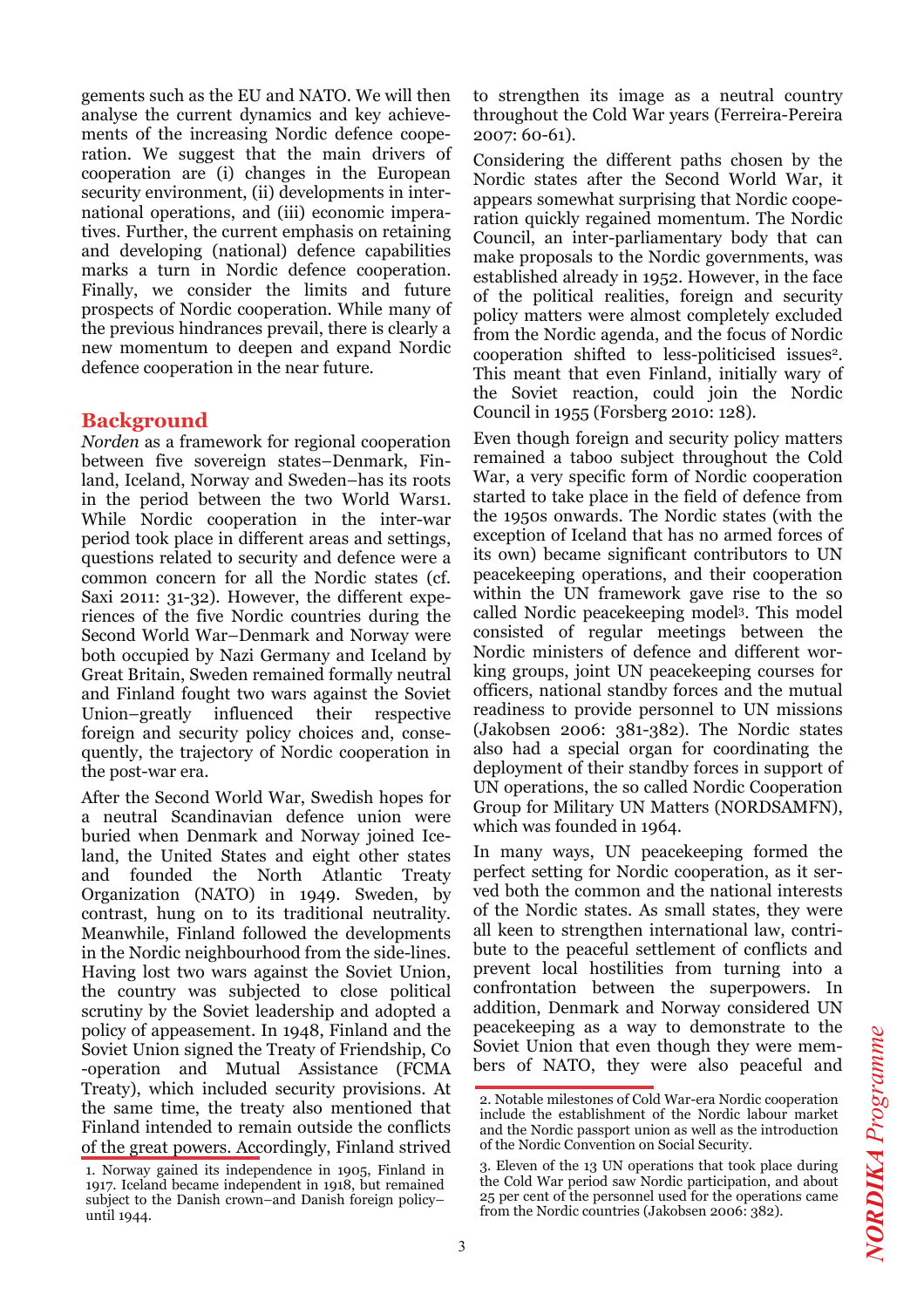formed no threat. Finland, by contrast, saw UN operations as an opportunity to showcase its often questioned neutrality and to strengthen its position between the blocs. Also Sweden was convinced that active participation in UN missions would help it to garner international respect for its neutrality (Jakobsen 2006: 383- 386). In addition, UN missions did not involve use of force beyond self-defence, and the costs of the operations were low, as the troops mostly consisted of volunteers and were provided only with basic military equipment (ibid.: 386).

The end of the Cold War marked a significant turning point in the development of Nordic cooperation. The external political constraints that had put clear limits on Nordic cooperation– most notably in the case of Finland–were suddenly gone. At the same time, new possibilities opened up, new frameworks for cooperation were established, and new dividing lines emerged (Tiilikainen 2006: 50). Denmark, Finland, Iceland, Norway and Sweden were among the founding members of the Council of the Baltic Sea States (1992), the Barents Euro-Arctic Council (1993) and the Arctic Council (1996). More importantly, Finland, Norway and Sweden also re-evaluated their relationship to the European integration process. Sweden was the first of the Nordic non-members to apply for EC membership in 1991, and Finland and Norway followed suit in 1992. Norway did not, however, join the EC, as the Norwegian voters rejected the country's membership in a referendum. Denmark, the only Nordic member of the EC/EU, also redefined its position in the Union. After the Danish electorate had rejected the Maastricht Treaty in a referendum, Denmark negotiated national 'opt -outs' from several areas of EU policy, including defence policy. Apart from the EU, both Finland and Sweden also moved closer to NATO by joining its newly-established Partnership for Peace (PfP) programme in 1994 and gradually improving the interoperability between their national defence forces and NATO forces under the auspices of the alliance's Planning and Review Process (PARP) (Bailes 2006: 8). However, despite becoming members of the EC/ EU–a decision which in Finland's case had been partially motivated by security policy considerations–and seeking closer ties with NATO, neither Finland nor Sweden was willing to fully give up its neutrality, although the word 'neutral' was eventually replaced by the terms 'militarily non-aligned' and 'militarily non-allied'. This process proved less controversial in Finland, where neutrality had always represented a pragmatic foreign and security policy instrument rather than an ideological choice (Tiilikainen

2006: 52-54).

Even though the attention of the Nordic states shifted increasingly towards the EU and NATO, some developments took place also in the Nordic framework. After Finland and Sweden had joined the PfP, the Nordic states created the so called Nordic Armaments Co-operation (NORDAC), a formal structure for coordinating their armament development and procurement programmes (Saxe 2011: 16). However, in practice cooperation proved a difficult task. The different foreign and security policy orientations of the Nordic states during the Cold War had significantly influenced both their defence procurement practices and the development of their defence industries (Hagelin 2006: 169- 170). Two often cited cases, the Standard Nordic Helicopter Programme (SNHP) and the Viking submarine project, exemplify the difficulties facing Nordic armament cooperation. The idea behind the NSHP was that the four Nordic states would agree on a suitable helicopter model and then jointly purchase helicopters of that type. Denmark, however, went ahead on its own and decided to acquire EH101 helicopters, whereas Finland, Norway and Sweden opted for the NH90. Furthermore, even the latter three failed to generate any additional savings, as each ordered helicopters with different specifications, which makes joint maintenance, operation and upgrading difficult (Gotkowska and Osica 2012: 22). The Viking submarine project also proved a failure. Finland never participated in the project, Norway changed its status from member to mere observer and Denmark eventually decided not to acquire further submarines (Hagelin 2006: 170; Gotkowska and Osica 2012: 22).

Apart from NORDAC, the Nordic states also continued their traditional cooperation in military crisis management operations. In 1997, the Nordic states made an attempt to step up their efforts in this field by replacing NORDSAMFN with a more comprehensive institutional framework, the Nordic Coordinated Arrangement for Military Peace Support (NORDCAPS). At the same time, the size of the Nordic force pool available for military peace operations was doubled (Jakobsen 2007: 460). However, the post-Cold War military crisis management operations generally posed serious challenges to the Nordic states. First of all, the number of potential troop contributors to missions had significantly increased, undermining the traditionally strong role of the Nordic states. Secondly, unlike during the Cold War, crisis management operations now often required use of force that went beyond self-defence. For this reason, the troops needed to be well trained and equipped, backed up with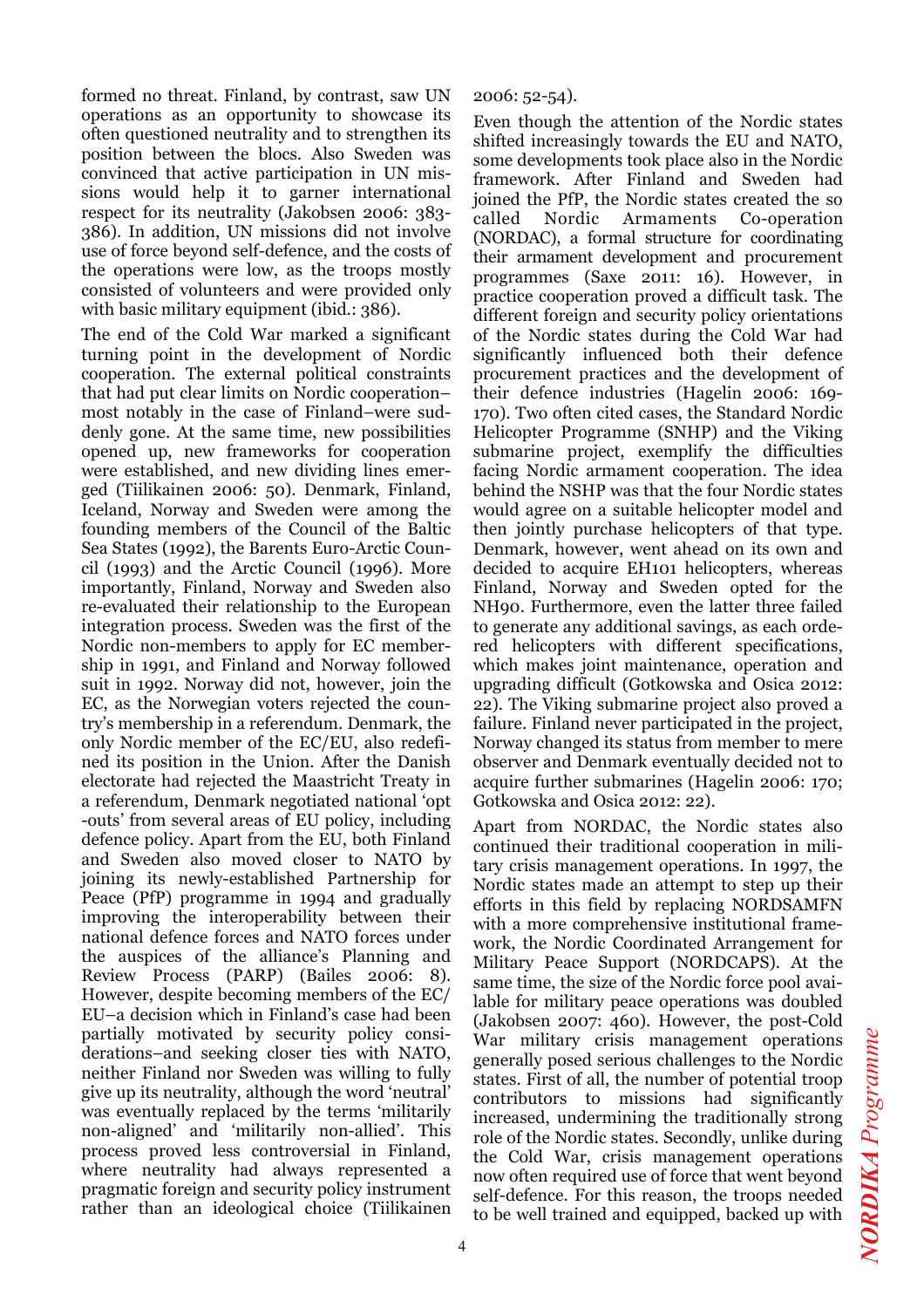efficient logistical support and highly interoperable with the contingents of other troop providers. All this made operations more costly (Jakobsen 2006: 386-391).

The Nordic states adjusted to these challenges at a different pace. This was largely the result of the prevailing differences in the fundamental security policy outlooks of the four countries. Finland continued to emphasise the need for an autonomous territorial defence, whereas Denmark, Sweden and–to a lesser extent–Norway focused increasingly on combating indirect security threats in the framework of 'out of area' operations and reformed their defence forces accordingly (Saxi 2011: 32-35). Although all the Nordic states contributed to several UN and NATO-led missions in the late 1990s and the early 2000s, joint deployments within the NORDCAPS framework were the exception rather than the rule (Jakobsen 2007: 466-467).

The Nordic framework was presented with a further challenge, as the EU's Common Security and Defence Policy (CSDP) started to gather pace after the Anglo-French St Malo summit. Due to the differing institutional affiliations of the Nordic states, the EU's growing role in the area of security and defence policy had a very different impact on each one of them. Denmark (due to its 'opt-out' from defence policy) as well as Iceland and Norway (as non-members of the EU) were able to play only a marginal role in the EU framework. However, in order to gain some influence on the CSDP, Norway chose to make substantial contributions to EU-led operations (Græger 2003). Finland and Sweden, on the other hand, were both EU insiders to start with, but as a result of their emphasis on military nonalignment had some initial difficulties in adapting to the emerging CSDP structures (see Ojanen 2005; Tiilikainen 2006; Herolf 2006). This did not, however, impede Finland's full participation in the CSDP, and the Finnish government soon started to emphasise the importance of the EU's security policy for Finnish security (Tiilikainen 2006: 58). Also Sweden committed itself to the CSDP. That the EU had taken precedence over Nordic solutions was apparent when the NORDCAPS force pool was *de facto* replaced by a Nordic EU battle group (the Nordic Battle Group, NBG) in the mid -2000s (Jakobsen 2007: 461). Although altogether three Nordic states–the battle group's framework nation Sweden, Finland and non-EU member Norway–contribute troops to the NBG4 and the group also takes advantage of the existing NORDCAPS structures, it is still an EU effort rather than a Nordic one. Furthermore, Finland initially divided its participation

between two battle groups, the NBG and the German-led Battle Group 107 (Archer 2010: 48). Nevertheless, the establishment of the NBG ensured that practical cooperation between the Nordic military forces continued.

#### **Recent developments and current trends**

If Nordic defence cooperation seemed to be heading towards its demise in the late 1990s and early 2000s, recent years have dramatically changed the situation. In June 2007, the Norwegian and Swedish armed forces presented a jointly prepared study in which they analysed how enhanced defence cooperation could help them to improve cost-efficiency and to retain the full range of military capabilities. At this point, also the Finnish defence forces became involved, and in June 2008, the three countries published a further report identifying possible bilateral and trilateral cooperation projects. The report was followed in November 2008 by the establishment of yet another formal framework for Nordic defence cooperation, the Nordic Supportive Defence Structures (NORDSUP). Denmark and Iceland also signed the Memorandum of Understanding on NORDSUP, in which the Nordic countries expressed their wish to explore "further areas and activities that may form the basis for mutually reinforcing defence structures in the future" (MoU NORDSUP). While the initial steps towards further cooperation were taken by the armed forces, the political leadership in the Nordic countries quickly picked up on the initiative. At their meeting in June 2008, the Nordic foreign ministers tasked former Norwegian minister of foreign affairs, Thorvald Stoltenberg, to draw up concrete proposals for closer cooperation between the five countries in the area of foreign and security policy. This led to the publishing of the Stoltenberg report in February 2009. In his report, Stoltenberg concluded that there was a "widespread desire" to strengthen Nordic cooperation and presented altogether 13 proposals for achieving this goal (Stoltenberg 2009).

Also the institutional architecture of Nordic defence cooperation was further refined: In November 2009, the Nordic states signed a new memorandum of understanding, establishing the Nordic Defence Co-Operation (NORDEFCO) that merged the three existing frameworks NORDAC, NORDCAPS and NORDSUP into a single structure. The central aims of NORDEFCO include the development of a comprehensive longterm approach to and a common understanding

**NORDIKA** Programme *NORDIKA Programme*

<sup>4.</sup> The two other participants are Estonia and Ireland.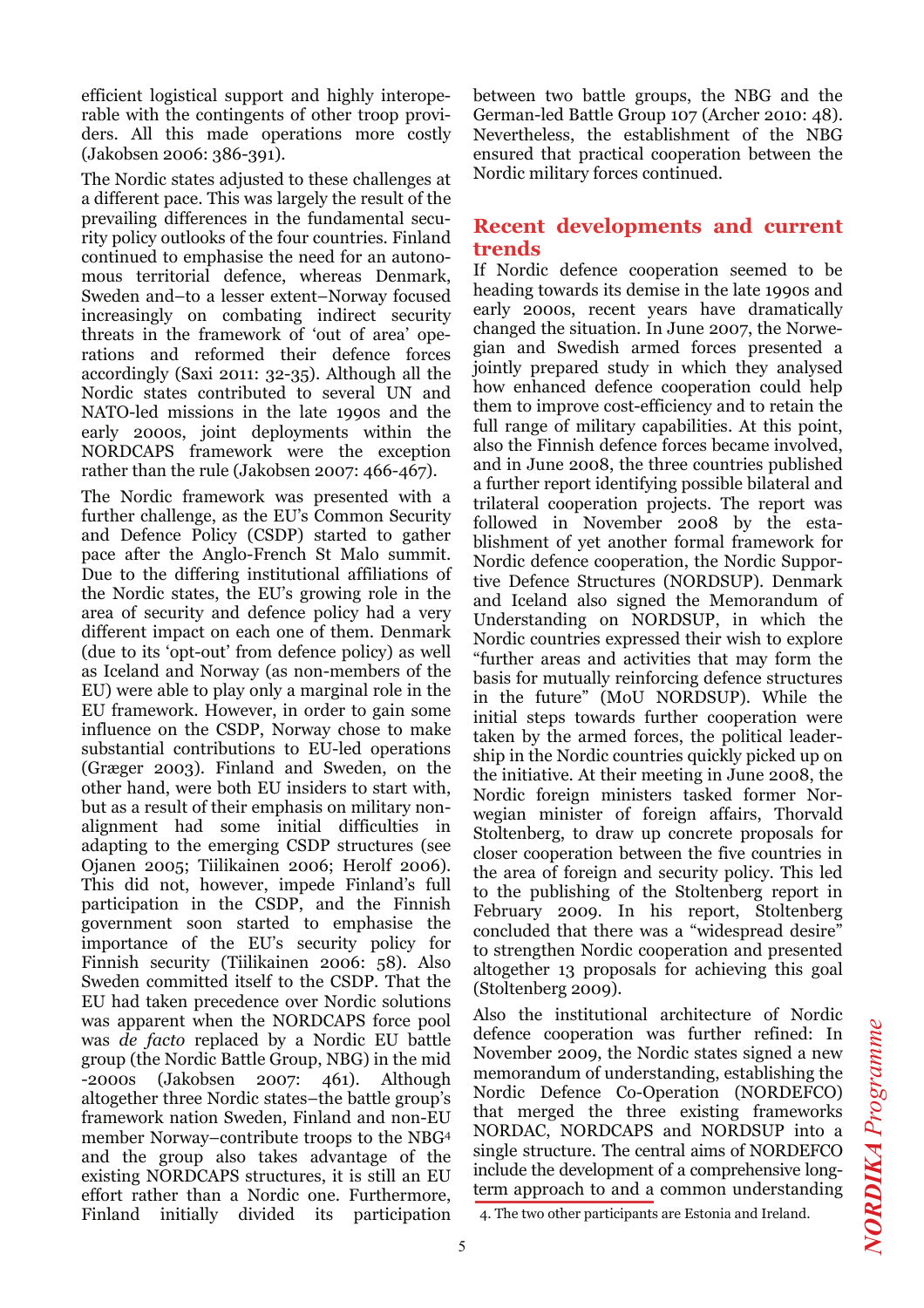of defence related matters, the improvement of the cost-efficiency, operational efficiency, interoperability and quality of the Nordic armed forces, the enhancement of cooperation in the areas of multinational operations, security sector reform and capacity building, the achievement of technological benefits as well as the promotion of competitiveness of the Nordic defence industry (MoU on NORDEFCO). Activities within the NORDEFCO framework focus on five Cooperation Areas (strategic development, capabilities, human resources and education, training and exercises as well as operations) and are divided into three categories: studies, projects and implemented activities. Studies serve for mapping potential areas of cooperation and making cost-benefit analyses, whereas projects comprise the activities that are necessary for implementing suggested cooperation projects. In the final phase, projects are implemented through each country's national chain of command (NORDEFCO 2012). Both the chairmanship of NORDEFCO and the responsibility for each individual Cooperation Area rotate between Denmark, Finland, Norway and Sweden5. However, activities initiated in the NORDEFCO framework do not require the participation of all the members. Instead, the countries can pick and choose the activities that appear most suitable for their purposes. Although NORDEFCO itself is limited to the Nordic states, cooperation with other states is also possible. In January 2011, the Baltic States were invited to join some aspects of NORDEFCO.

While the Nordic armed forces advance practical defence cooperation within the NORDEFCO structure, the Nordic governments and individual government members have floated also further-reaching ideas. Inspired by the Stoltenberg report, the Nordic foreign ministers issued a Nordic declaration of solidarity on 5 April 2011. In the declaration, the five states emphasised their shared values, highlighted potential risks such as man-made and natural disasters as well as cyber and terrorist attacks, and stated that if one of them were to be affected by any of these, others would, "upon request from that country, assist with relevant means" (Nordic declaration of solidarity). In January 2013, Swedish Foreign Minister Carl Bildt and Defence Minister Karin Enström called for enhanced Nordic defence cooperation including joint ownership and use of military materiel (Bildt and Enström 2013). The Finnish Minister of Defence, Carl Haglund, expressed his support for the proposal but added that joint ownership

5. As Iceland has no military forces of its own, it only participates in NORDEFCO at the political level.

of military materiel would require a defence treaty or a defence pact between Finland and Sweden (YLE 2013a). This idea was, however, quickly dismissed by Prime Minister Jyrki Katainen (YLE 2013b) and President Sauli Niinistö (YLE 2013c). Such initiatives have, nevertheless, helped to keep Nordic defence cooperation on the agenda. On 11 April 2013, even the Nordic Council dedicated–for the first time in its history–a separate theme session to foreign and security policy issues.

What explains the recent 'rediscovery' of the Nordic framework in the area of defence cooperation? We identify three overlapping drivers for on-going developments: (i) changes in the European security environment; (ii) developments in international operations; and (iii) economic imperatives.

Changes in the European security environment are multifaceted. First, traditional security considerations again feature high on the Nordic states' security agendas. The Stoltenberg report suggests that there is a widely held view in the five Nordic countries that their region is becoming increasingly important in geopolitical and strategic terms. Their geographical proximity to sea areas that are crucial for transit and production of oil and gas and the changes taking place in the Arctic are cases in point.

Concurrently, the United States' strategic focus is shifting to Asia-Pacific. While the magnitude of this trend, and its implications to European security, are still largely unknown, it is commonly accepted that Europeans will have to carry a greater responsibility for security in Europe and its neighbourhood. The operation to establish a no-fly zone over Libya in 2010 was particularly important in this respect. It revealed some significant weaknesses in terms of European capabilities. Although European states could rely on the unique military capabilities of the United States, the US aspiration to limit its engagement in this and potential future operations was widely noted. In the Nordic region, the US withdrawal from Iceland after 55 years in 2006 has been a concrete demonstration of this shift in US foreign and security policy and highlighted the need to strengthen the surveillance of the Icelandic airspace. Recently, Sweden and Finland committed themselves to participating in unarmed training missions over Iceland in 2014 within the framework of the NATO Peacetime Preparedness Mission. This development has been widely seen as exemplary of deepening Nordic defence cooperation.

The strategic shift in US foreign and security policy and the recent military operation in Libya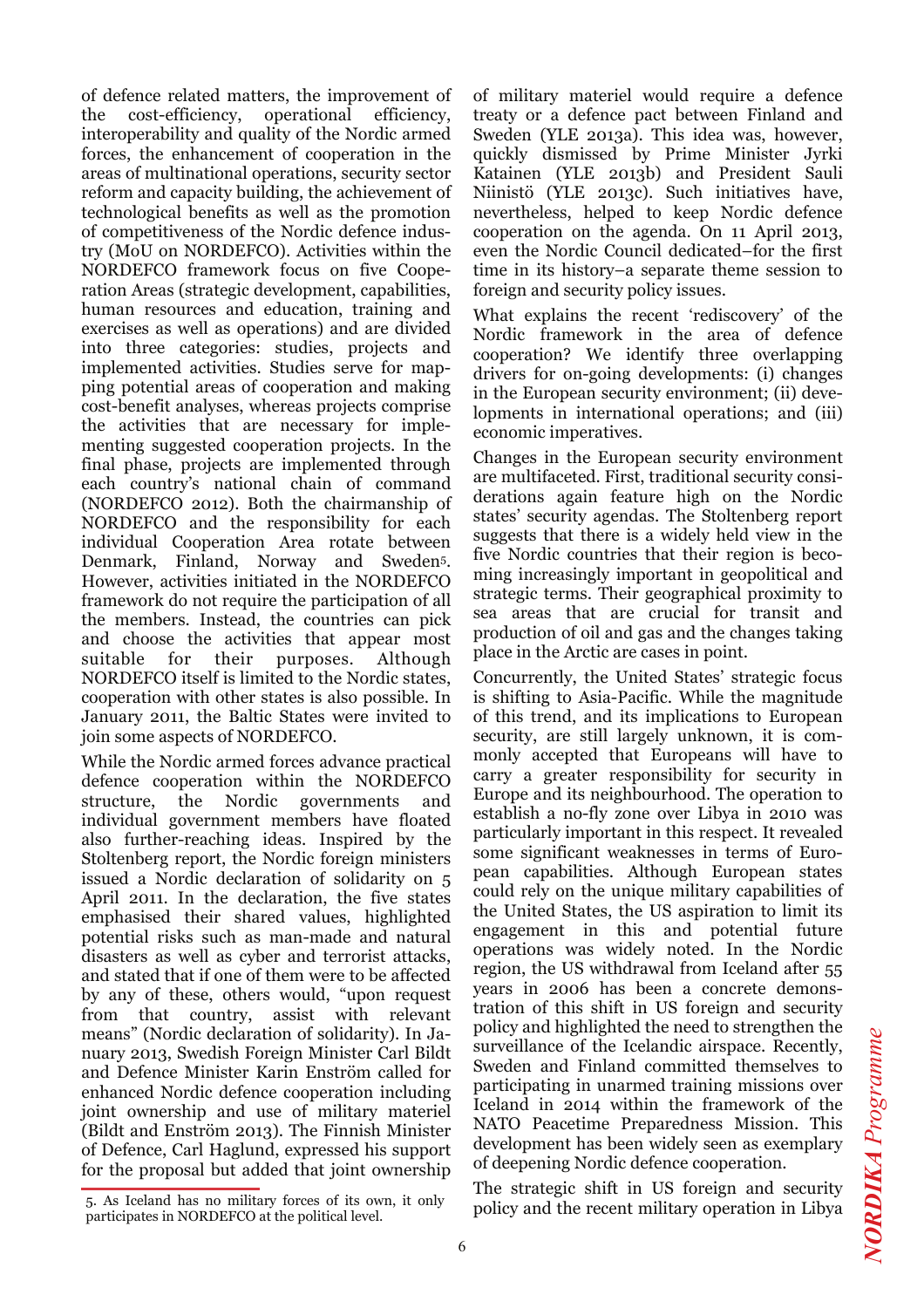have also put a question mark over the future development of NATO. Part of the NATO member states were not willing to participate in the operation in Libya, thereby undermining the political cohesion within the alliance. At the same time, with traditional security concerns again on the rise, the ability and readiness of NATO to engage in collective defence have also been debated, as the alliance has in recent years concentrated mainly on crisis management operations (Gotowska and Osica*.* 2012: 9). The developments within NATO will be closely followed in all of the Nordic states.

Finally, Russian aspirations to modernise its military by means of re-structuring and armament projects have been noted in different Nordic capitals. While the feasibility of the announced plans as well as the importance of the Nordic region in current Russian strategic thinking is debatable (see Forss et. al. 2013; Berner and Nyberg 2013), the Georgian War in 2008 and the importance of Baltic and Arctic sea routes for the energy export-reliant Russian economy have been underlined in Nordic security thinking in recent years. Developments in Russia have also played an important role in the on-going debate in Sweden about the capacity of the Swedish military forces to defend the country. This debate has some important ramifications for Nordic defence cooperation. Above all, the debate has served to underline the importance of defence cooperation for Swedish security (see Salonius-Pasternak 2013: 2). In the absence of security guarantees provided by a military alliance, Sweden has unilaterally highlighted European and Nordic solidarity, stating that it will not remain passive should a disaster or an attack afflict another EU member country or Nordic country.

Apart from traditional security concerns, Nordic cooperation addresses also non-traditional (broad security) threats. As the Baltic and Arctic sea routes have gained importance, and climate change will further shape the environment of the Arctic region, a Nordic system of monitoring and early warning as well as a Maritime response force has been called for (Stoltenberg 2009). Relatedly, the Stoltenberg report also envisages a joint satellite system for surveillance and communications. This was one of the proposals identified by the Nordic foreign ministers in June 2009 to call for immediate action, and an expert group dealing with the topic was quickly set up (Archer 2010: 58-59). Nordic states are also discussing possibilities for cooperation against risks and threats of cyber-attacks. They are all highly dependent on information technology, and therefore vulnerable to hostile

actors' attempts to paralyse vital services and functions. In order to analyse cyber security and defence from a Nordic perspective, Finland recently commissioned a study on the subject under the auspices of NORDEFCO. Cooperation in the area of cyber defence has been initiated in a Nordic-Baltic framework as well (NORDEFCO 2012). Nordic countries and interests are also vulnerable to terrorism. In 2013, a production facility in Algeria jointly operated by the Algerian state oil company Sonatrach, the British firm BP and the Norwegian company Statoil was attacked by a group loosely affiliated with al-Qaeda. The group took over 800 hostages, among them roughly 130 foreign nationals. During the whole episode, 67 people were killed, among them 37 foreign nationals of whom 5 were Norwegian employees. After the incident, Norway raised the issue of enhancing military and civilian cooperation in the Nordic Council. It argued that the Algerian case is a good example of an asymmetric threat and that such threats need to be considered when developing the security policies of the Nordic countries (see Sinkkonen 2013).

The intensifying Nordic defence cooperation also touches upon international crisis management and peace support operations. While the different institutional affiliations of the Nordic states were earlier seen to gear them towards different pathways in their engagements in international operations, recent developments suggest the opposite. The EU's Battle Group has not been deployed, and the number of the EU's military crisis management operations has decreased. This has raised some questions about the future prospects of the CSDP and highlighted NATO's role in international operations. Importantly, all Nordic states, expect Iceland, are militarily engaged in Northern Afghanistan. This has led to an investigation of possibilities for enhanced Nordic cooperation. In 2012, the Nordic countries improved their logistic coordination in the ISAF operation and developed a generic Nordic Logistic Concept for future operations. Furthermore, NORDEFCO established mechanisms aimed to make Nordic cooperation a more "natural option" when these countries are planning future operations. There also seems to be a renewed interest in UN operations across the Nordic capitals. The Stoltenberg report suggests the formation of a Nordic stabilisation force for peace-building. This would include a military, humanitarian, state-building and development assistance component. Relatedly, NORDEFCO is developing Nordic contributions in providing support for regional actors such as the African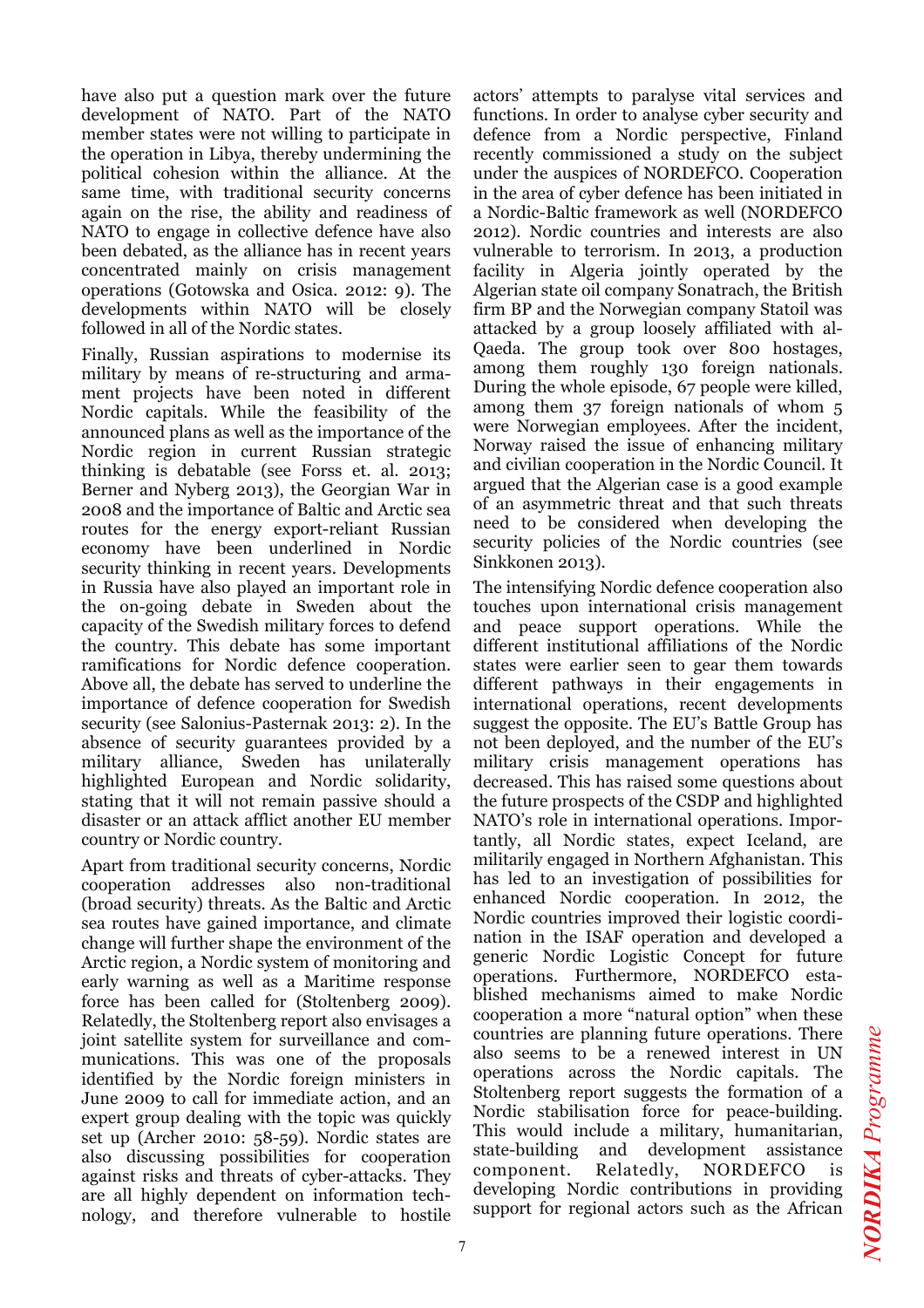Union (AU) to take greater responsibility for security and stability in their region. The joint support of the Nordic states to the AU's East African Standby Force (EASF) is aimed to decrease the need for international maritime and territorial presence in the region to ensure security for commercial shipping and the protection of humans. Nordic cooperation in terms of EASF is also hoped to offer experience in coordination, planning and execution of these types of Nordic support activities and to contribute to UN activities.

Finally, the potential economic imperatives are clearly a driving force behind the current Nordic defence cooperation at both the political and the military level. With the exception of Iceland, Nordic countries have managed to manoeuvre their economies rather well in the midst of recent global and European crises. This is largely due to their considerably strong economic growth and sound state finances prior to the current crisis. However, the relatively small size and the openness of their economies make them highly vulnerable for global and regional developments. Relatedly, the prolonged economic uncertainty has highlighted the need for balanced budgets and urged them to explore cost effective solutions also in the field of defence. At the same time, 'techflation' (i.e the steady growth in the cost of military equipment) has increased their motivation to overcome previous difficulties and encouraged them to find common solutions propelling cost effectiveness. In this regard, Nordic cooperation is closely connected to wider initiatives for joint capability development such as the EU's pooling and sharing activities and NATO's Smart Defence concept. The EU has sought to identify and close capability gaps through enhanced cooperation ever since the initiation of the CSDP, and the ongoing economic downturn has provided an even stronger incentive to work together. As for NATO, Secretary General Fogh Rasmussen presented the alliance's version of pooling and sharing, the Smart Defence concept, in February 2011 (Fogh Rasmussen 2011). In June of the same year, the then US Defence Secretary, Robert Gates, warned that the US could abandon NATO if the cuts in European defence budgets and the resulting decline in military capabilities were not halted and reversed (Howorth 2012: 1- 2). However, both the EU's and NATO's ability to achieve progress in this field is yet to be seen. This has underlined the importance of exploring alternative avenues, in particular in smaller clusters consisting of two or more states (see Dickow *et al.* 2013). While Nordic cooperation is among the most active of these clusters,

NORDEFCO is not considered to form an alternative to the activities of the EU or NATO. Instead, representatives of Nordic governments and military establishments are quick to point out that NORDEFCO can and should complement the efforts made by the EU and NATO. To emphasise the complementarity, they often refer to Nordic cooperation as 'Nordic smart defence' (NORDEFCO 2012, Tuomioja 2012). A concrete example of pooling and sharing in the Nordic context is provided by the advancing cooperation on Tactical Air Transport (NORTART), which would cover the areas of operational use, maintenance, training and exercises (NOREFCO 2012). Sweden and Norway also agreed to jointly procure Archer artillery systems and have cooperated in training, ammunition storage as well as maintenance (Gotkowska and Osica 2012: 22). In addition, the Finnish, Norwegian and Swedish air wings regularly conduct joint exercises in Northern Scandinavia, and similar exercises between the Swedish and Danish air wings in the Southern part of the region are going to begin soon. The Nordic states have also recently drawn up a Combined Joint Nordic Exercise Program for the years 2014-2017 in order to further develop their cooperation in the area of training and exercises. Furthermore, long-term economic gains are sought by comparing national development plans and identifying capabilities that could be commonly developed and maintained from the very beginning (NORDEFCO 2012).

#### **Future prospects of Nordic defence cooperation**

In view of the historical track record of Nordic defence cooperation, one is entitled to ask whether the current momentum can and will be maintained in the long run. Will the drivers identified above push the Nordic states for closer cooperation? And where are the limits to what can be achieved in the Nordic framework? In other words, how far are the Nordic states likely to go in their efforts?

While some of the changes in the European security environment, such as developments in the Arctic and the true extent of Russia's rearmament, are still somewhat prospective in nature, alone the shift of the US focus to the Asia -Pacific region will continue to highlight the need for all European states to retain and develop their military capabilities in the coming years. Whether this will take place in a Nordic, EU or NATO framework depends largely on the developments within the latter two. In the short term, neither the EU nor NATO is likely to be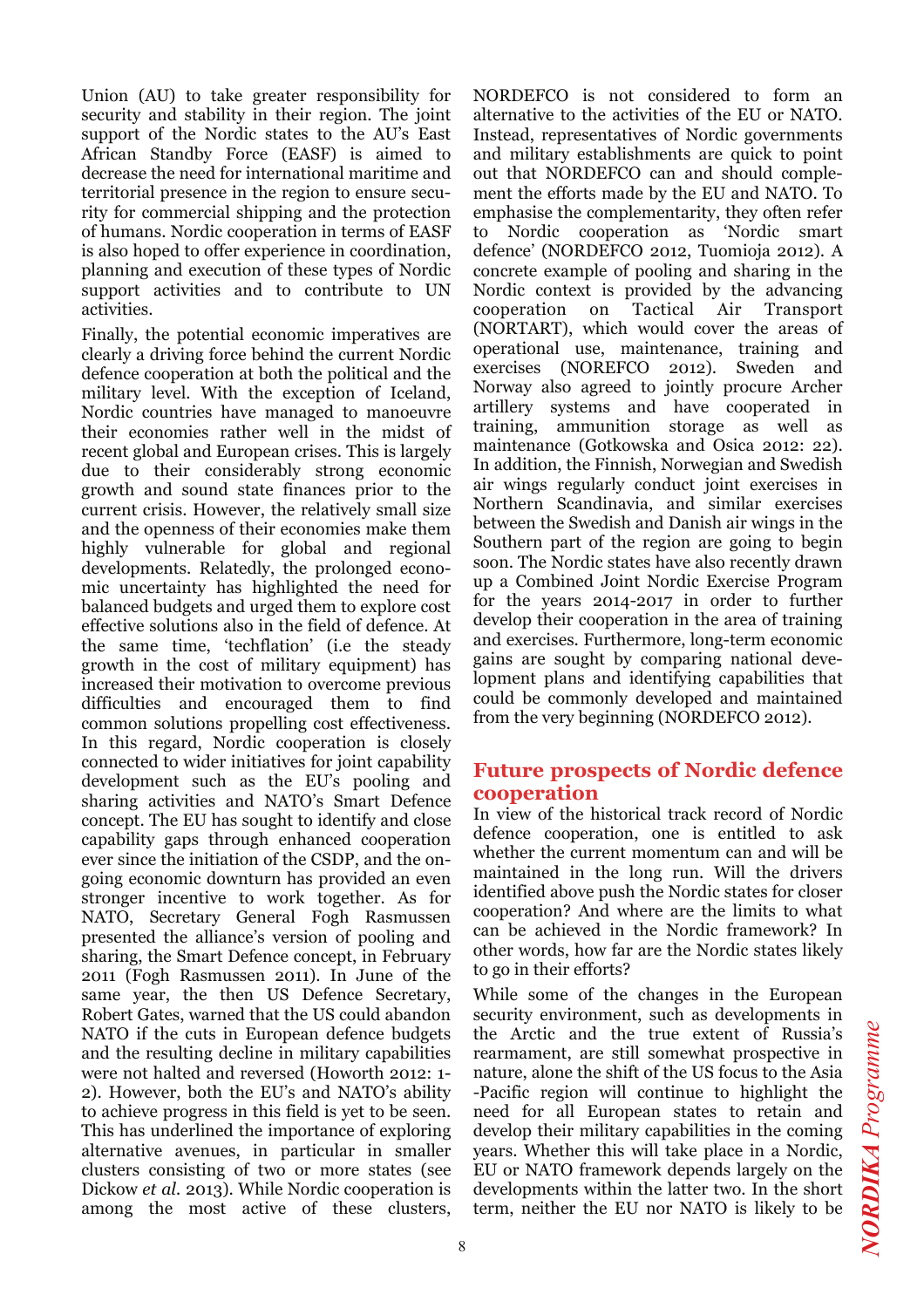able to coordinate the activities of the individual defence clusters in Europe, meaning that these clusters, such as NORDEFCO, will maintain their importance for defence cooperation in Europe (Dickow *et al.* 2013).

With regard to future developments within the EU, it is interesting to see whether the European Council meeting on defence in December 2013 will give fresh impetus to the Union's pooling and sharing activities. Relatedly, the Nordics are interested in the meeting's ability to address questions related to the European defence markets. While pooling and sharing is hoped to provide some economic benefits, Finland and Sweden have called for more straight forward and harmonised regulation for European defence industry High hopes are also vested in the meeting's ability to re-energise the CSDP in general. Implementation and clarification of the Lisbon Treaty reforms, for instance, have been underlined in Finland and Sweden. Both countries have also invested significantly in the EU's battle group, and concerns about the potential lack of political will to use this force, if the need arise, have been voiced in Helsinki and Stockholm. Generally, the Nordic countries see the possible upturn in CSDP as a positive development, yet there exist some doubts about rapid development in this field in crisis-torn EU.

The biggest question concerning NATO is whether and how the alliance will define its role after its Afghanistan operation comes to an end in 2014. It is, nevertheless, important to note that all the Nordic states–including nonmembers Finland and Sweden–consider NATO as having a primary role in guaranteeing regional security in Northern Europe also in the future (Gotowska and Osica 2012: 10). For the time being, Nordic defence cooperation is an interesting development for both the EU and NATO to follow. In addition to its recent dynamism, it provides a unique example of cooperation between NATO and non-NATO members as well as EU and non-EU members. Nordic defence cooperation is also the model preferred by the electorate in Finland and Sweden (Forsberg 2010: 133), where popular support for formal NATO membership remains low.

The apparent strength of current Nordic cooperation is its flexibility. Whereas some earlier Nordic endeavours have suffered from the fact that one or several of the Nordic states have lacked interest in them, NORDEFCO allows for any form of cooperation, be it bilateral, trilateral or multilateral. At the same time, existing forms of cooperation are open for the Nordic other states to join at any point. The

obvious weakness of this *à la carte* model is that it allows for "permanent differentiation" (see Cini 2007: 399). In other words, it enables the Nordic states to concentrate only on the most easily achievable and least controversial objectives instead of creating incentives to cooperate 'across the board'. Currently, the problems of cooperation based on ad hoc and bottom-up processes as well as pick and choose mentality are addressed within NORDEFCO. The aim is to enhance top-down screening processes in order to ensure that political and military leaderships focus on priority projects. These issues notwithstanding, the level of activities already taking place is a significant factor facilitating closer cooperation between the Nordic states in the future. For example, joint procurement can–and is planned–to 'spill-over' to joint training and maintenance activities as has happened in the case of the Archer artillery systems (see above).

The future of the Nordic cooperation will crucially depend on its ability to offer success stories and create tangible benefits–above all in terms of economy but also in terms of operational efficiency–for the participating states. There are, however, several caveats and challenges. First of all, some of the differences that have hampered Nordic cooperation in the past still remain. While the Nordic states now employ weapon systems that are more similar to each other than the ones they used during the Cold War, each country still tends to operate a different version in order to ensure that the system is suited to the tasks it is supposed to perform. Also the force structures of the Nordic militaries are still quite different from each other. The Finnish military, in particular, has a force structure that greatly differs from those of its Nordic counterparts (Saxi 2011: 51-52). These differences reflect a persistent divergence in the general security policy outlooks and threat scenarios of the Nordic states. Finland's main security policy concern continues to be Russia. Also Norway, and to some extent, Sweden share this concern. However, the main emphasis of Norwegian security policy is on the 'High North', whereas Sweden concentrates simultaneously on global threats. Denmark's focus is also above all on global developments, but the country is an important player in the Arctic region as well. Finally, Iceland's situation is very different from the other states due to its lack of armed forces (Archer 2010: 69-70, Saxi 2011: 32-35). Of course, even such fundamental security outlooks may change in the future (see Forsberg 2010: 136). For instance, amidst growing international interest in the Artic, also Finland has grown more aware of the region as exemplified by the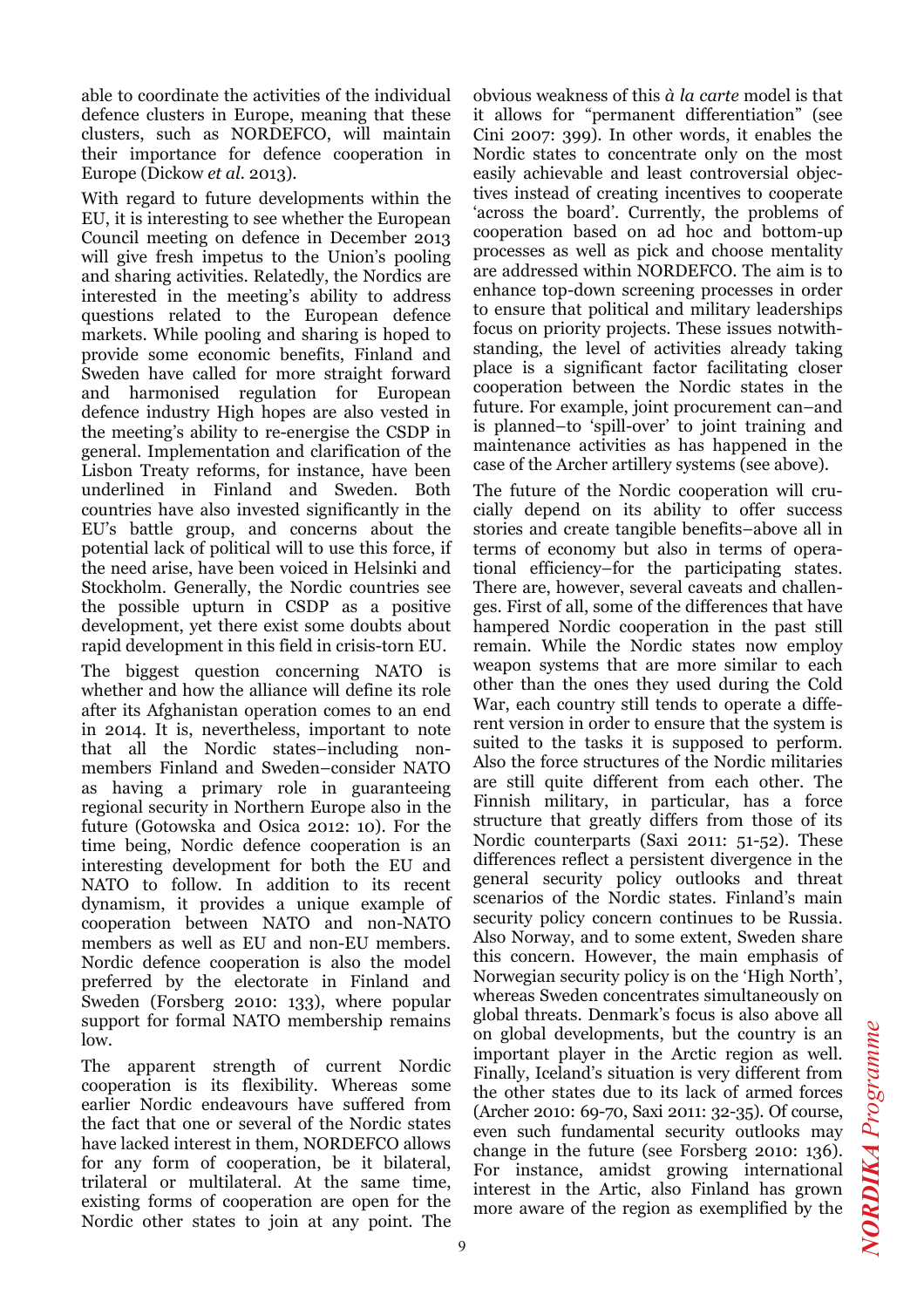decision of the Finnish government to publish an Arctic Strategy in 2010. Similarly, the on-going discussion in Sweden about the ability of the Swedish military to defend the country's territory has intensified as a result of Russian training flights close to Swedish airspace, and the latest Swedish white paper on security and defence expresses deep concerns about recent developments in Russia (Regeringskansliet 2013). Finally, practical cooperation in the auspices of NORDEFCO is also likely to contribute to the development of a shared Nordic security outlook even if this is a long term scenario.

Importantly, closer defence cooperation is bound to increase the military dependency of the Nordic countries from each other (Saxi 2011: 44). This will be one of the most challenging aspects in view of the future of Nordic defence cooperation. Currently binding military security guarantees do not feature high on the political agenda of Nordic defence cooperation. In fact, the most recent Swedish white paper on security and defence states that Sweden sees no limits to Nordic cooperation as long as it does *not* involve mutual security guarantees (Regeringskansliet 2013: 219). The Nordic governments must, nevertheless, address questions related to the access to, and supply of, potentially pooled and shared military capabilities. A certain level of military dependency should be less of a problem for NATO members Denmark, Iceland and Norway. Also the unilateral declaration of solidarity issued by Sweden built on the expectation that EU member states and the other Nordic states would assist Sweden if it was attacked. Against this background, Finland seems to be a somewhat special case. While Finland considers the prospect of receiving assistance from other states, above all EU member states, to lower the risk of becoming victim of an armed attack, the country still considers external assurances insufficient and emphasises the importance of being able to "repel military threats without outside assistance" (Prime Minister's Office 2013: 15; see Saxi 2011: 33). Insistence on military autonomy will thus surely play a role when Finland considers its participation in different aspects of Nordic defence cooperation. It could also be one of the reasons for the nature of the Nordic declaration of solidarity, which makes no reference to traditional military threats, emphasising instead natural and man-made disasters as well as cyber and terrorist attacks. At the same time, the Finnish concerns about maintaining military autonomy also explain the lack of political support for the suggested Finnish-Swedish defence pact.

Yet even the Finnish government, and importantly also the parliament, seem to be adapting to the on-going developments. After scrutinising the government's latest white paper on Finnish security and defence, the Foreign Affairs Committee of the Finnish parliament urged the government to assess whether continuing Nordic defence cooperation would require contractual arrangements between the participating states (Ulkoasiainvaliokunta 2013). This seems to suggest a readiness to enter into a phase of deeper cooperation with the Nordic neighbours in the area of pooling and sharing. On the other hand, the committee also noted that a move from defence cooperation to "military integration" involving shared tasks and specialisation would demand a higher degree of mutual trust among the Nordic states as well as significant political decisions at the national level (ibid.). The coming years will show whether the Nordic states, and Finland in particular, are ready to take such steps.◊

### **Bibliography**

aaaa

Archer, Clive 2010, 'The Stoltenberg Report and Nordic Security: Big Idea, Small Steps,' in *The Danish Foreign Policy Year Book 2010*, Copenhagen: DIIS, retrieved 15 May 2013, http://www.diis.dk/graphics/ Publications/Books2010/YB2010/YB2010- Stoltenberg-Report\_WEB.pdf

Bailes, Alyson J. K. 2006, 'Introduction: The European defence challenge for the Nordic region,' *in The Nordic Countries and the European Security and Defence Policy*, edited by Alyson J. K. Bailes, Gunilla Herolf and Bengt Sundelius, Oxford: Oxford University Press, pp. 1-28

Berner, Örjan and Rene Nyberg 2013, 'Venäjän sotilaallista uhkaa ei ole syytä liioitella', *Helsingin Sanomat* 6 May 2013, retrieved 15 May 2013 – http://www.hs.fi/paakirjoitukset/Ex-suurl%C3% A4hettil%C3%A4%C3%A4t+Ven% C3%A4j%C3% A4n+sotilaallista+uhkaa+ei+ole+syyt%C3% A4+liioitella/a1367721832621

Bildt, Carl and Karin Enström 2013, 'Försvarsmateriel kan ägas gemensamt i Norden', *Dagens Nyheter* 13 January 2013, retrieved 15 April 2013 – http://www.dn.se/debatt/forsvarsmaterielkan-agas-gemensamt-i-norden/

Cini, Michelle 2007, European Union Politics, Oxford: Oxford University Press

Dickow, Marcel, Margriet Drent, Lennart Landman, Marco Overhaus and Dick Zandee 2013, *Deepening German-Netherlands Defence Cooperation for Europe's Security Needs*, Working Paper, Berlin: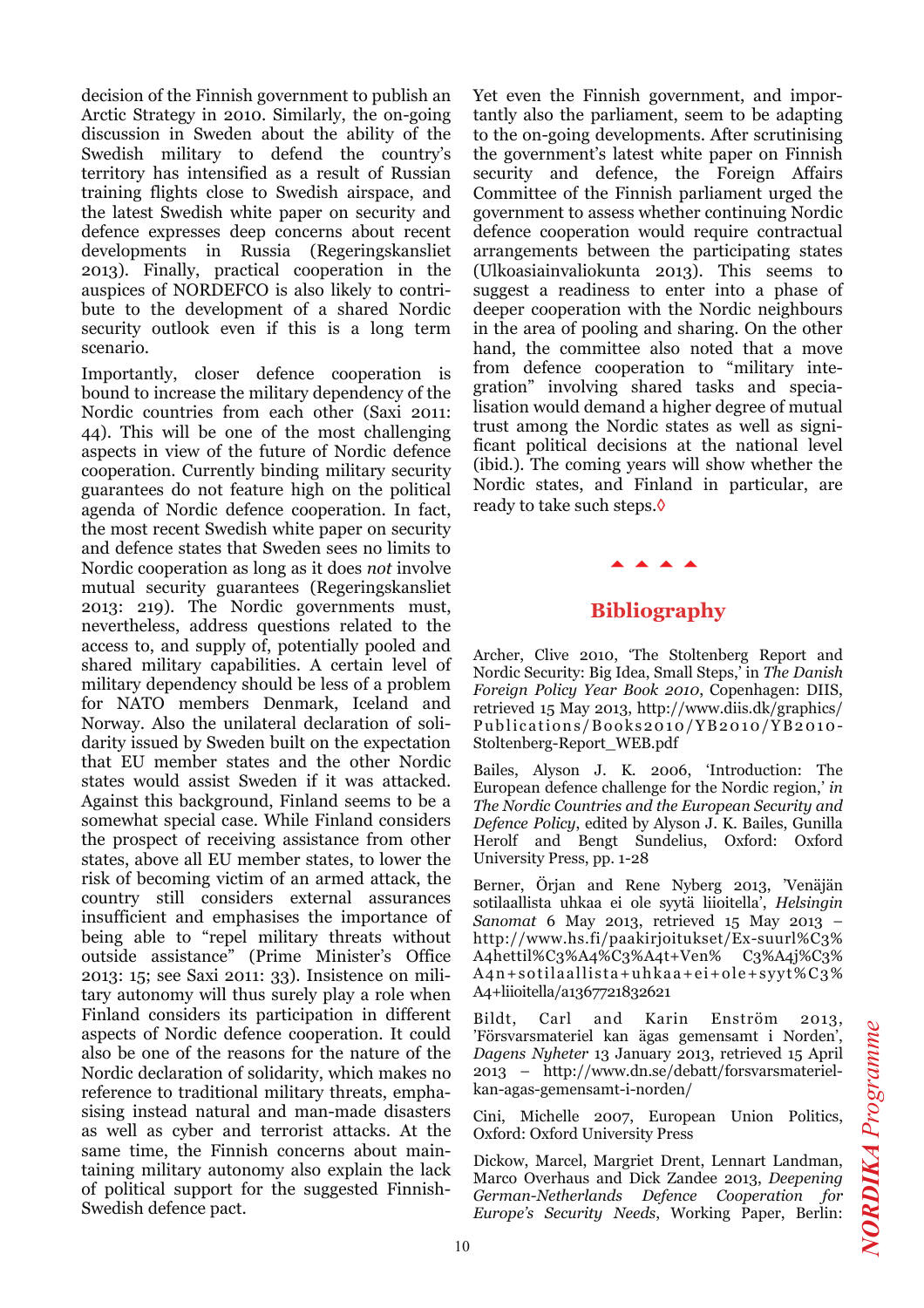Stiftung Wissenschaft und Politik

Ferreira-Pereira, Laura 2007, I*nside the Fence but Outside the Walls: The Militarily Non-Allied States in the Security Architecture of Post-Cold War Europe*, Bern: Peter Lang AG.

Fogh Rasmussen, Anders, *Building Security in an Age of Austerity*, Speech at the 2011 Munich Security Conference, retrieved 9 June 2013 – http:// www.nato.int/cps/en/natolive/opinions\_70400.htm

Forsberg, Tuomas, 'Det nordiska försvarssamarbetet: en kort historia men en lång framtid', in *Finsk tidskrift* 3, pp. 127-138

Forss, Stefan, Lauri Kiianlinna, Pertti Inkinen and Heikki Hult 2013, *The Development of Russian Military Policy and Finland*, Helsinki: National Defence University

Gotkowska, Justyna and Olaf Osica (eds) 2012, *Closing the Gap? Military Co-operation from the Baltic Sea to the Black Sea, Warsaw:* OSW Centre for Eastern Studies

Græger, Nina 2003, 'Norway and the EU Security and Defence Dimension: A "Troops-for-influence" Strategy, in *The ESDP and the Nordic Countries. Four Variations on a Theme*, edited by Nina Græger, Henrik Larsen and Hanna Ojanen, Helsinki/Berlin: Ulkopoliittinen instituutti & Institut für Europäische Politik, pp. 33-89

Hagelin, Björn 2006, 'Hardware Politics, "Hard Politics" or "Where, Politics?": Nordic Defence Equipment Cooperation in the EU Context', in *The Nordic Countries and the European Security and Defence Policy*, edited by Alyson J. K. Bailes, Gunilla Herolf and Bengt Sundelius, Oxford: Oxford University Press, pp. 167-184.

Herolf, Gunilla 2006, 'The Nordic countries and the EU–NATO relationship,' in *The Nordic Countries and the European Security and Defence Policy*, edited by Alyson J. K. Bailes, Gunilla Herolf and Bengt Sundelius, Oxford: Oxford University Press, pp. 67-76

Howorth, Jolyon, *CSDP and NATO Post-Libya: Towards the Rubicon?*, Security Policy Brief, Brussels: Egmont – Royal Institute for International Relations, retrieved 20 May 2013 –  $\frac{http://}{http://}$ www.egmontinstitute.be/papers/12/sec-gov/ SPB35-Howorth.pdf

Jakobsen, Peter Viggo 2006, 'The Nordic peacekeeping model: Rise, fall, resurgence?' in *International Peacekeeping*, 13:3, 381-395

Jakobsen, Peter Viggo 2007, 'Still Punching Above Their Weight? Nordic Cooperation in Peace Operations after the Cold War,' in *International Peacekeeping*, 14:4, 458-475

NORDEFCO 2012, *NORDEFCO Annual Report 2012*, February 2012, retrieved 1 May 2013 – http://www.nordefco.org/files/Design/NORDEFCO%

20Annual%20Report%202012.pdf

Nordic Council statement, April 11, 2013, retrieved 22

April 2013 –

http://www.norden.org/fi/pohjoismaiden-neuvosto/ asiat/dokument-3-2013

Nordic declaration of solidarity 2011, retrieved 15 May 2013 –

http://www.regjeringen.no/upload/UD/Vedlegg/ Nordisk%20samarbeid/ The\_Nordic\_declaration\_on\_solidarity.pdf

Ojanen, Hanna 2005, 'Finland: Rediscovering Its Nordic Neighbours After an EU Honeymoon?' in *Security Dialogue,* 36(3): 407-411

Prime Minister's Office 2013, *Finnish Security and Defence Policy 2012. Government Report*, Prime Minister's Office Publications 1/2013.

Regierungskansliet 2013, *Vägval i en globaliserad värld*, Stockholm: Regierungskansliet.

Salonius-Pasternak, Charly 2013, *Swedish Defence Illusions Are Crumbling: The Changes in Swedish Defence Policy Necessitate a Debate about NATO prior to the Finnish Parliamentary Elections in 2015*, FIIA Comment 6, Helsinki: Finnish Institute of International Affairs, retrieved 5 June 2013 – http:// www.fiia.fi/en/publication/326/ swedish\_defence\_illusions\_are\_crumbling/

Saxi, Hakån Lude 2011, *Nordic Defence Cooperation After the Cold War*, Oslo: Norwegian Institute For Defence Studies

Sinkkonen, Teemu 2013, *Counterterrorism in External Action: The EU's Toolbox for Responding to Terrorism Abroad*, FIIA Briefing Paper 129, Helsinki: Finnish Institute of International Affairs, retrieved 15 May 2013 – http://www.fiia.fi/en/publication/339/ counterterrorism\_in\_external\_action/

Stoltenberg, Torvalds 2009, *Nordic Cooperation on Foreign and Security Policy,* proposals presented in the extraordinary meeting of Nordic foreign ministers in Oslo on 9 February 2009, retrieved 15 May 2013 – http://www.mfa.is/media/Frettatilkynning/ Nordic\_report.pdf

Tiilikainen, Teija 2006, 'The Nordic countries and the EU–NATO relationship,' in *The Nordic Countries and the European Security and Defence Policy*, edited by Alyson J. K. Bailes, Gunilla Herolf and Bengt Sundelius, Oxford: Oxford University Press, pp. 50-66

Tuomioja, Erkki 2012, *Nordic Security Cooperation = Smart Defence?* Speech by Foreign Minister Erkki Tuomioja at Nordic Security Co-operation Seminar, 23 November 2012, Helsinki, retrieved 15 May 2013 – http://formin.finland.fi/public/Print.aspx? contentid=263456&nodeid=15642&culture=en-US&contentlan=2

Ulkoasiainvaliokunta 2013, *Ulkoasiainvaliokunnan mietintö 1/2013 vp*, retrieved 7 June 2013 – http:// www.eduskunta.fi/faktatmp/utatmp/akxtmp/ uavm\_1\_2013\_p.shtml

YLE 2013a, 'Finnish Defence Pact Issue Raised', *YLE* 13 January 2013, retrieved 4 June 2013 – http:// yle.fi/uutiset/finnish